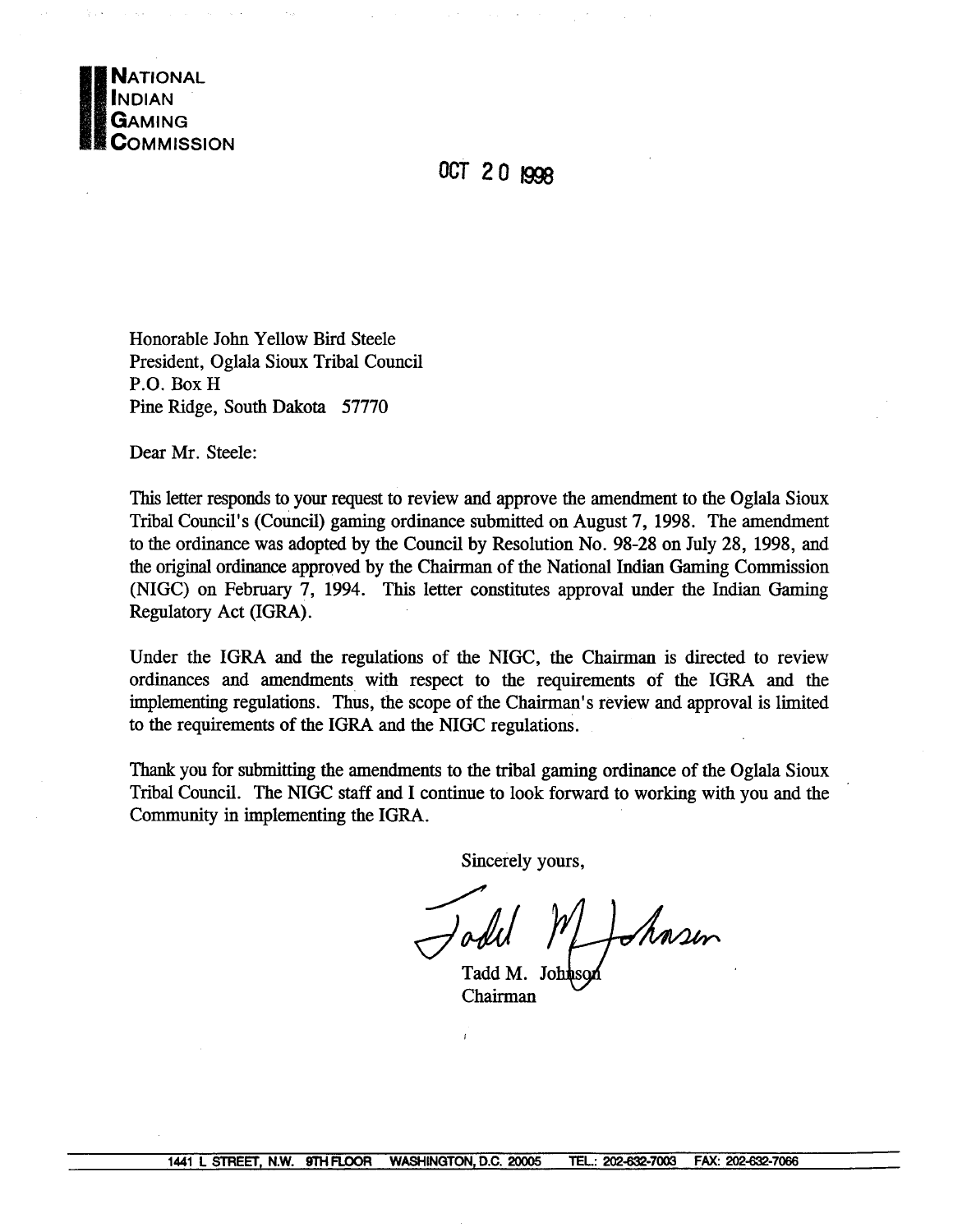**ORDINANCE NO. 98-28** 

## **ORDINANCE OF THE OGLALA SIOUX TRIBAL COUNCIL OF THE OGLALA SIOUX TRIBE** (An **Unincorporated Tribe**) **AUG**  $\vert$  0  $\vert$  998

**~1999 ORDINMCE OF THE OGLALA SIOUX TRIBAL COUNCIL AMENDING ORDThIANCE NO. 94- 01, THE GAMUTG CODE OF THE OGLALA SIOUX TRIBE, SECTION 4, GAMES PERMITTED.**

**WHEREAS, the Congress of the United States has enacted the Indian Gaming Regulacory Act (IGRA), Public Law 100-497, 102 Stat, 2426, 25 U.S.C. 23701, cc seq. (1988), which permits Indian tribes to operate Class III Gaming Activities on Indian reservations, pursuant to a Tribal-State Compact entered into for that purpose, and**

**WHEREAS, such authorization requires an amendment o~ Oglala Sioux Tribal Council Ordinance No. 94-01, and**

**WHEREASJ the Oglala Sioux Tribal Council officers and representatives ha,,e discussed this matter with the National Indian Gaming Commission, now**

**THEREFORE BE IT ORDAINED, that the Oglala Sioux Tribal Council does hereby amend OglalÆ Sioux Tribal Ordinance No. 94-01 by authorizing a bingo operation, is~, Class II Gaming, as defined in the Indian Gaming Regulatory A:t, 2~S U.S.C. § 2703 (7) (A) and by the regulations promulgated by the National Indian Gaming Commission at 25 U.S.C. §502.3, and**

**BE IT FURTHER RESOLVED, that Ordinance No. 94-01, Section i, Games Permitted, shall be amended to read as follows: Bingo, poker, blackjack, and slot machines are expressly authorized by this Ordinance and such other gaming as may be approved by legislative act of the State of South Dakota- All gami–g authorized by this Ordinance may be operated and maintained, within~ the boundaries of the Pine Ridge Indian Reservation, South Dakota, s~j:act to the provisions of this Ordinance. The Oglala Sioux Tribe shall exclusively manage and operate all Class II Gaming activities within the exterior boundaries of the Pine Ridge Reservation.**

**C-E-R.-T-I-F-I-C-A-T-I-O-N**

**I, as undersigned Recording Secretary of the Oglala Sioux Tribal Council, hereby certify th4t this Ordinance was adopted by the vote of: fl for; ~ against; 2 abstain; and fl not voting, during a REGULM SESSION held on the 2Ith day of JULY 1998.**